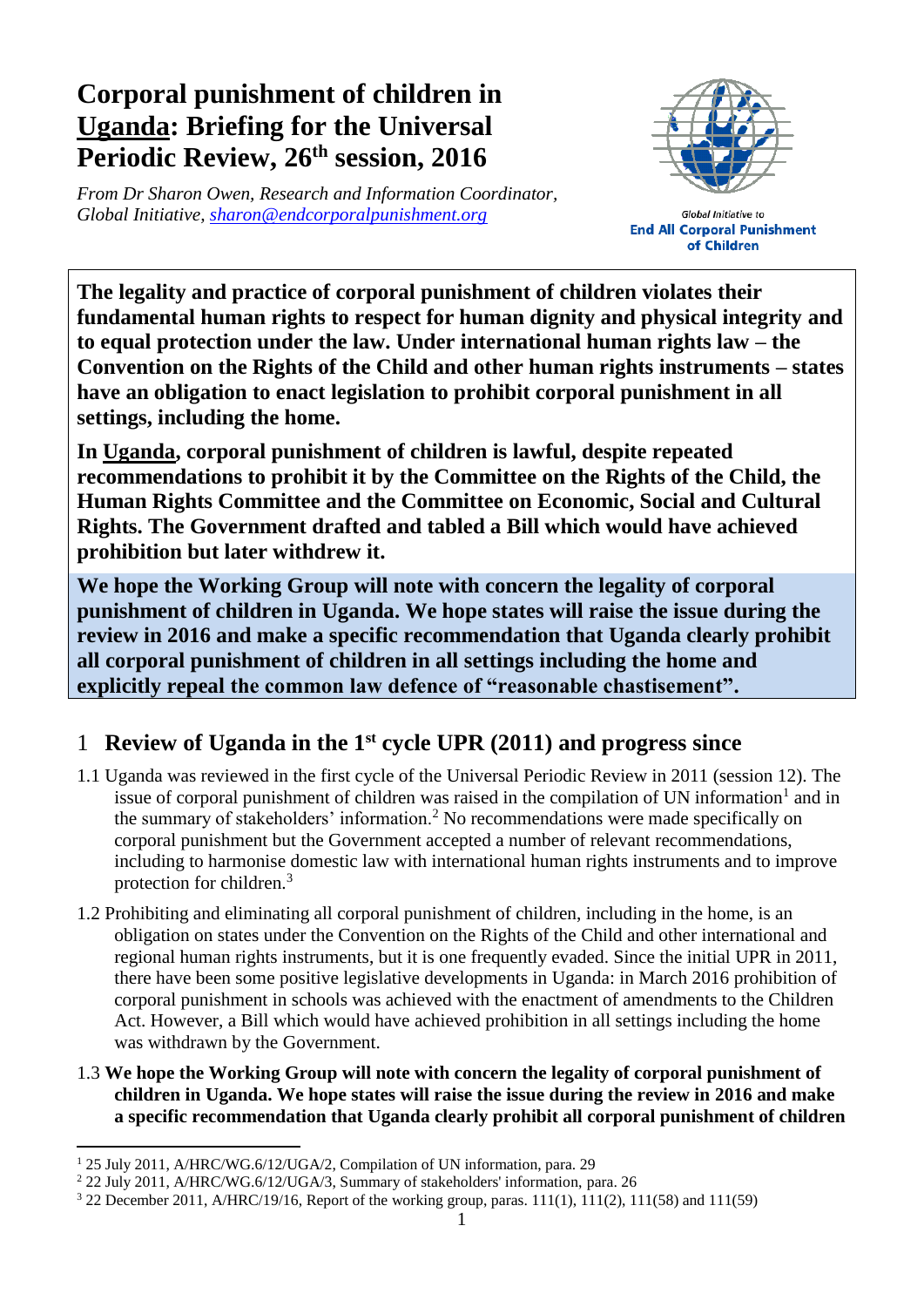**in all settings including the home and explicitly repeal the common law defence of "reasonable chastisement".**

### **2 Legality of corporal punishment in Uganda**

#### *Summary of current law and reforms needed in order to achieve prohibition*

Corporal punishment of children in Uganda is unlawful in schools and the penal system but it is not prohibited in the home, alternative care settings and day care. A Bill which would have achieved prohibition in all settings was withdrawn from Parliament in 2015.

- 2.1 *Home (lawful)*: A right to administer "reasonable chastisement" is recognised under common law. Provisions against violence and abuse in the Children Act 2003, the Constitution 1995, the Penal Code 1950 and the Domestic Violence Act 2009 do not prohibit all corporal punishment in childrearing.
- 2.2 A Government Children (Amendment) Bill was under discussion in 2015 which would have prohibited corporal punishment in the home and all other settings. However, it was tabled alongside a Private Members' Bill – the Children (Amendment) (No. 2) Bill – which included prohibition in schools only. The Government subsequently withdrew its Bill in favour of the Bill prohibiting only in schools.
- 2.3 *Alternative care settings (lawful):* There is no explicit prohibition of corporal punishment in alternative care settings.
- 2.4 *Day care (lawful):* There is no explicit prohibition of corporal punishment in early childhood care and in day care for older children.
- 2.5 *Schools (lawful):* Corporal punishment is unlawful in schools following the enactment of amendments to the Children Act in March 2016. Prior to this, Ministerial circulars (No. 15/2006 and No. 2/2015) and the Guidelines for Universal Primary Education (1998, art. 3.4 iii) had stated that corporal punishment should not be used in schools, but there had been no explicit prohibition in law.
- 2.6 *Penal institutions (unlawful):* Corporal punishment is prohibited as a disciplinary measure in penal institutions in the Prisons Act (2003, in force May 2006).
- 2.7 *Sentence for crime (unlawful):* Corporal punishment as a sentence for crime was ruled unconstitutional in a 1999 Supreme Court ruling<sup>4</sup> and is explicitly prohibited in article 94(9) of the Children Act 2003.

#### **3 Recommendations by human rights treaty bodies**

3.1 *CRC:* The Committee on the Rights of the Child has twice made recommendations to Uganda concerning prohibition and elimination of corporal punishment – in its concluding observations on the state party's initial report in  $1997<sup>5</sup>$  and on the second report in  $2005<sup>6</sup>$ 

 $\overline{a}$ 

<sup>4</sup> *Kyamanywa v. Uganda*, Criminal appeal No. 16

<sup>5</sup> 21 October 1997, CRC/C/15/Add.80, Concluding observations on initial report, paras. 15 and 35

<sup>6</sup> 23 November 2005, Concluding observations on second report, CRC/C/UGA/CO/2, paras. 39 and 40